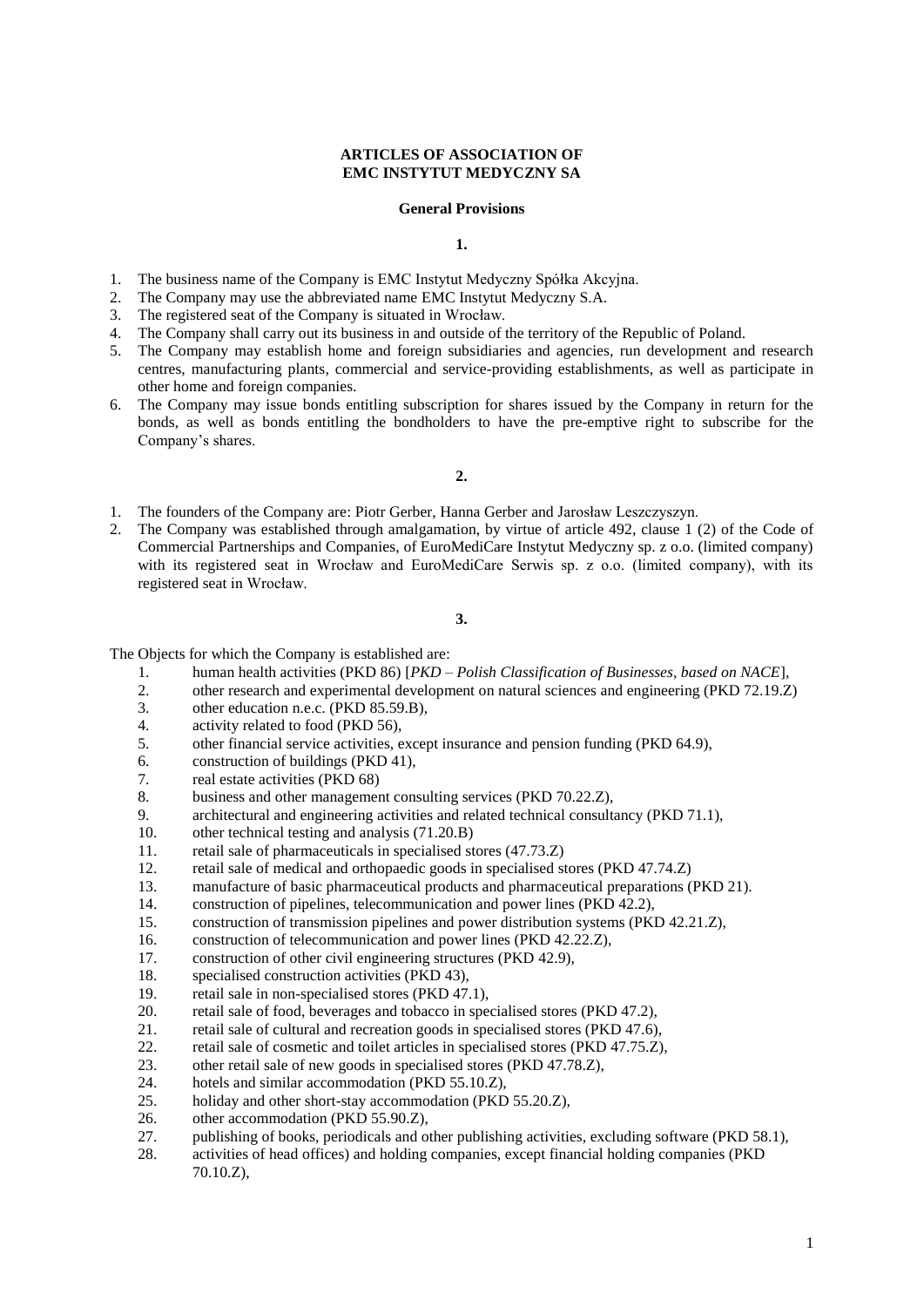- 29. management consultancy activities (PKD 70.2),
- 30. research and experimental development on (PKD 72.11.Z),
- 31. market research and public opinion polling(PKD 73.20.Z),
- 32. specialised design activities (PKD 74.10.Z),
- 33. other professional, scientific and technical activities n.e.c. (PKD 74.90.Z),
- 34. renting and leasing of other machinery, equipment and tangible goods n.e.c. (PKD 77.39.Z),
- 35. leasing of intellectual property and similar products, except copyrighted works (PKD 77.40.Z),
- 36. activities of employment placement agencies and personnel search (PKD 78.10.Z),
- 37. other human resources provision (PKD 78.30.Z),
- 38. technical and vocational secondary education, except post-secondary non-tertiary education (PKD 85.32).

# **4.**

The term of the Company shall be unlimited.

## **Initial capital**

# **5.**

The initial capital of the Company is PLN 26,550,448.00 (say: twenty six million five hundred fifty thousand four hundred forty eight zlotys) divided into:

- a) 1,500,038 (say: one million five hundred thousand thirty-eight) registered privileged series A shares numbered 0000001 to 1500038, of a nominal value PLN 4.00 (say: four zlotys) each.
- b) 2,500,062 (say: two million five hundred thousand sixty-two) ordinary bearer series B shares numbered 0000001 to 2500062, of nominal value PLN 4.00 (say: four zlotys) each.
- c) 1,500,000 (say: one million five hundred thousand) ordinary bearer series C shares numbered 0000001 to 1500000, of nominal value PLN 4.00 (say: four zlotys) each.
- d) 400,000 (say: four hundred thousand) ordinary bearer series D shares numbered 0000001 to 0400000, of nominal value PLN 4.00 (say: four zlotys) each.
- e) 737,512 (say: seven hundred thirty seven thousand five hundred twelve) ordinary bearer series E shares numbered 0000001 to 0737512, of nominal value PLN 4.00 (say: four zlotys) each.

Series A and B shares have been fully covered before the registration of the Company. Series C, D and E shares have been fully covered by cash contributions before the registration of the increase of the initial capital by way of the issue of series C, D and E shares, respectively.

**6.**

- 1. The Company shall have the right to issue both registered and bearer shares.
- 2. The Management Board shall keep a share register for the registered shares. The Management Board may commission a bank or an investment company in the Republic of Poland to keep the share register.
- 3. Series A shares are privileged shares carrying the right of vote. The idea of privilege means that one series A share entitles to two votes.
- 4. Registered shares may be changed to bearer shares upon the Management Board's written consent only, on pain of invalidity. The Management Board shall either agree or disagree within 30 days of filing a motion for the consideration of that matter.
- 5. Sale or pledge of the registered shares shall require the Management Board's consent. In the motion to grant consent for the sale or pledge of the registered shares, a shareholder shall specify a person for which the sale or pledge is to be made, and in the case of payable sale – also the sale price.
- 6. The registered shares shall be sold or pledged upon the Management Board's written consent on pain of invalidity. The Management Board shall either agree or disagree within 14 days of filing a motion for the consideration of that matter.
- 7. Should the Company disagree to sell the registered shares, it should appoint within 60 days another buyer and decide when and where the price will be paid. In the event that the Company fails to appoint another buyer, the shares shall be sold unrestricted.
- 8. Any sale of series A shares performed in violation of the provisions provided herein shall be deemed to have no effect on the Company, and the buyer shall not be entered to the share register.
- 9. The shares may be redeemed upon a shareholder's consent by being purchased by the Company. The redemption of shares shall require a resolution of the General Meeting and reduction of the initial capital, unless the redemption is made from the net profit of the Company.
- 10. Granting the right to vote to a pledgee or a usufructuary shall require the Supervisory Board's consent.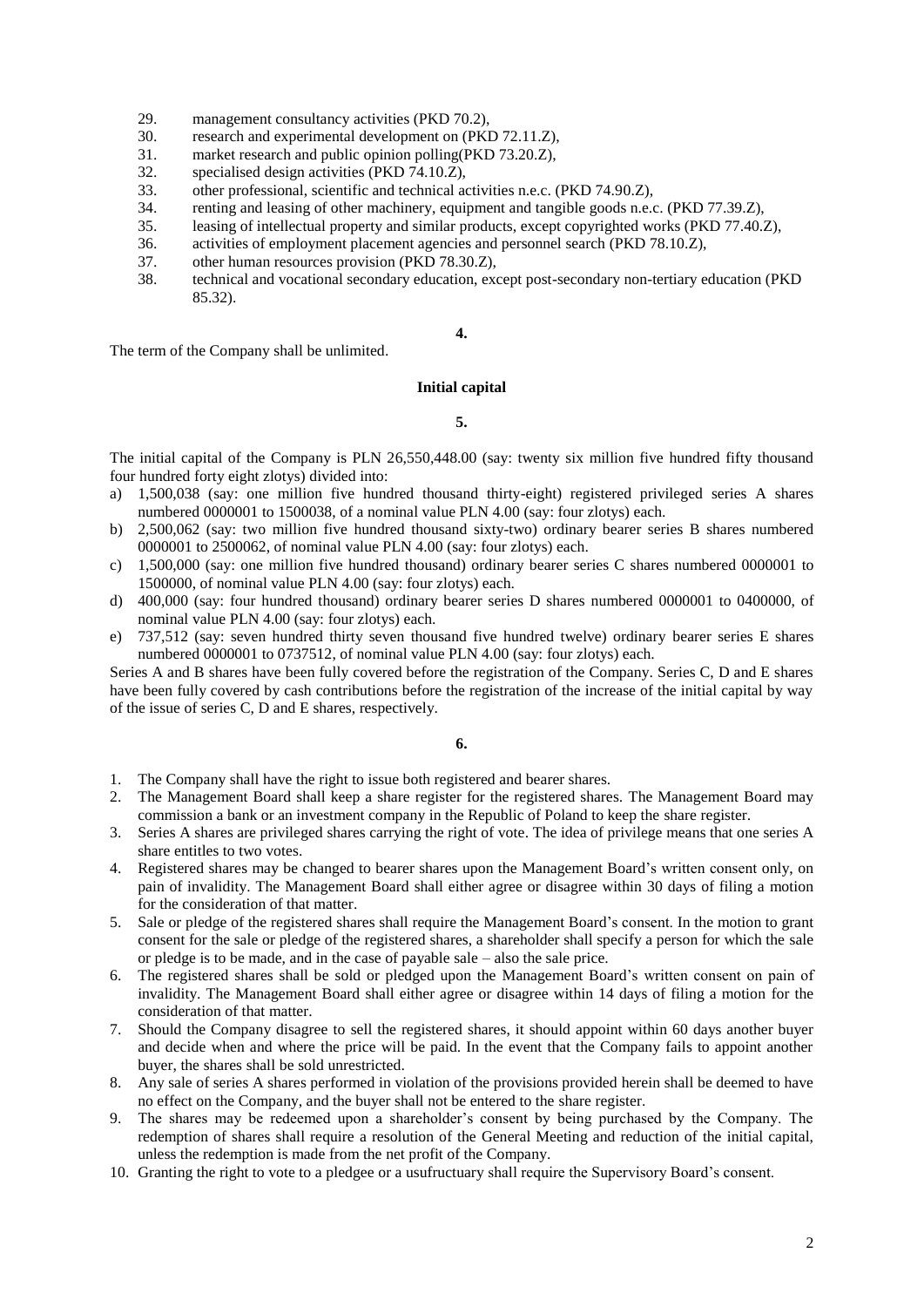- 1. The distributable profit shall be distributed by the General Meeting in proportion to the shareholding.
- 2. Upon the Supervisory Board's consent, the Management Board shall have the right to pay the advance on dividend expected at a financial year-end, provided the Company has sufficient resources at its disposal.

#### **Governing Bodies**

**8.**

The governing bodies are:

a) Management Board,

b) Supervisory Board,

c) General Meeting.

## **The Management Board**

**9.**

- 1. The Company's Management Board shall be composed of one or more Members. In case of only one member, the Management Board shall comprise the President of the Management Board, and in case of more than one member, the Management Board shall comprise the President of the Management Board, the Vice-President, and members of the Management Board. Members of the Board, including the President and the Vice-President, shall be appointed and dismissed by the Supervisory Board. The first Management Board shall be appointed by virtue of a resolution on Companies' amalgamation.
- 2. The Management Board shall be appointed for a 5-year joint term.
- 3. The Management Board shall represent the Company externally and run the Company's business, except for matters that are within the competence of the Supervisory Board and the General Meeting.
- 4. Particulars regarding the scope of competence and the procedures of the Management Board, including matters requiring the Board's resolutions, shall be specified in the Board's bylaws prepared and approved by the Supervisory Board.
- 5. The resolutions shall be adopted by the Management Board by the absolute majority of votes. In case of a tie, the President shall have the casting vote.
- 6. The following persons shall be authorized to file declarations of intent:
	- a). the President of the Management Board alone
	- b). the Vice-Presidents of the Management Board alone
	- c). two members of the Management Board or a member of the Management Board acting jointly with the proxy.

#### **The Supervisory Board**

## **10.**

- 1. The Supervisory Board shall be composed of five (5) to seven (7) members, appointed and dismissed by the General Meeting.
- 2. Members of the Supervisory Board shall be appointed for a 5-year term.
- 3. Members of the Supervisory Board shall be appointed for a joint term.
- 4. The first meeting of the Supervisory Board shall be convened by the founders-shareholders, mentioned in clause  $2(1)$ , by way of a resolution adopted unanimously, and thereafter every first meeting of the Supervisory Board shall be convened by the President of the Board.
- 5. During the first meeting of a new term, the members of the Supervisory Board shall elect the Chairman and the Vice-Chairman from among its members. The Chairman and the Vice-Chairman may be dismissed by a resolution of the Supervisory Board at any time, which shall not however result in the termination of their mandate.
- 6. The Chairman of the Supervisory Board shall convene meetings of the Supervisory Board, preside over and conduct the meetings of the Supervisory Board.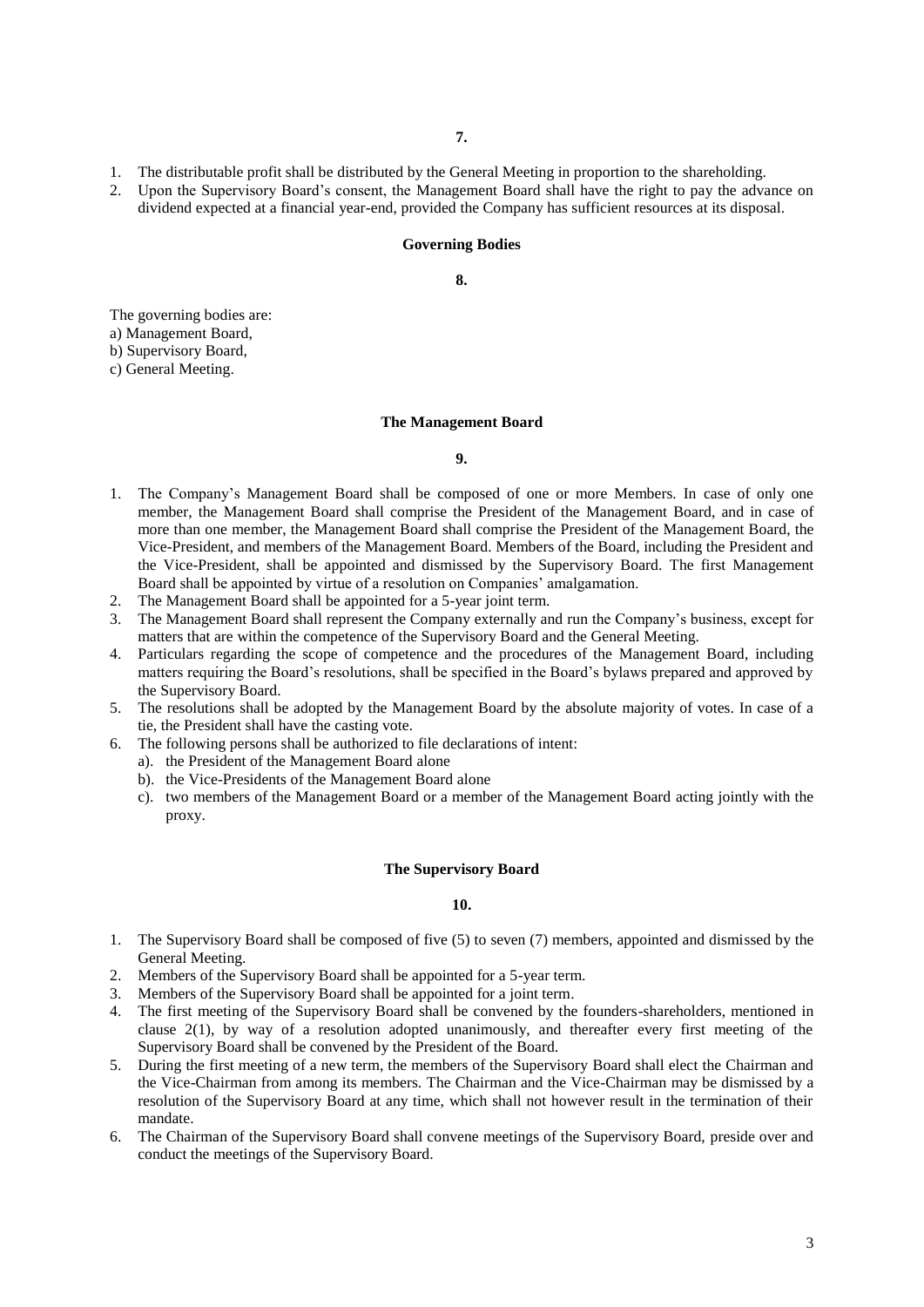- 7. The Chairman of the Supervisory Board shall be obliged to convene a meeting of the Supervisory Board upon a motion of the member of the Supervisory Board or the Management Board containing the suggested agenda. The meeting of the Supervisory Board should be convened within fourteen (14) days of filing the motion at the latest. Otherwise, the meeting may be convened by a member himself/herself specifying the date, place and agenda of the meeting.
- 8. An invitation to the meeting of the Supervisory Board, containing the date, place, and suggested agenda, should be sent via the registered mail or in an electronic form to an e-mail address specified by a member of the Supervisory Board at least seven (7) days in advance. Resolutions concerning matters not included in the agenda may not be adopted, unless all members of the Supervisory Board are present at the meeting and none of them objects.
- 9. A meeting of the Supervisory Board may be convened without any formal invitation, provided all Members of the Supervisory Board give their consent on the day of meeting at the latest and confirm their consent in writing or sign the attendance list.
- 10. The members of the Supervisory Board may adopt resolutions by voting in writing on behalf of another member of the Supervisory Board. However, the matters introduced to the agenda during a meeting of the Supervisory Board shall not be voted in writing.
- 11. Resolutions of the Supervisory Board may be adopted in writing or by using remote communication facilities. A resolution shall be deemed valid if all members were notified of its content. The date of adopting a resolution, using the methods mentioned in this subclause 11, shall be the date of signing it by the last from the number of members of the Supervisory Board necessary for adopting or voting down a given resolution.
- 12. The methods of adopting resolutions, as described in subclauses 10 and 11, shall not apply to appointing the Chairman, the Vice-Chairman, and members of the Management Board, or to dismissing or suspending the above persons.
- 13. Where the Supervisory Board is composed of five (5) members, the quorum to adopt resolutions is at least three (3) members. Where the Supervisory Board is composed of six (6) or seven (7) members, the quorum to adopt resolutions shall be at least four (4) members, providing all members were invited in accordance with clause 10(8).
- 14. The resolutions adopted by the Supervisory Board shall be adopted by absolute majority of votes, unless the Articles of Association or the law provide otherwise. In case of a tie, the Chairman shall have the casting vote.
- 15. The Supervisory Board shall supervise each and every operation of the Company at all times.
- 16. Except for the matters subject to the Code of Commercial Companies and Partnerships, the Supervisory Board shall:
- a) appoint and dismiss members of the Management Board, including the President of the Management Board:
- b) (deleted)
- b) file motions to the General Meeting for vote of confidence for the members of the Management Board;
- c) decide on the remuneration of the members of the Management Board employed or otherwise contracted by the Company, and determine the bonuses, as well as the terms and conditions of their employment with the Company;
- d) approve the bylaws of the Management Board;
- e) choose a chartered auditor authorized to make audits of the financial statements;
- f) agree to acquire or dispose of a real property or share in a real property by the Company;
- g) state its opinion on the matters included in the agenda of the General Meeting, if deemed justified by the Supervisory Board.
- 17. The Supervisory Board shall represent the Company in agreements and disputes with the members of the Management Board. The person each time authorized by way of a resolution to sign all and any documents on behalf of the Supervisory Board shall be the Chairman of the Supervisory Board or other member appointed in a resolution adopted by the Supervisory Board. The same procedure shall apply to matters relating to the employment of members of the Management Board.
- 18. Should a member of the Supervisory Board be delegated to perform the duties of a member of the Management Board, his/her mandate shall be suspended, and his/her right to remuneration shall be terminated. The member of the Supervisory Board delegated to perform the duties of a member of the Management Board shall be entitled to a separate remuneration specified in a resolution of the Supervisory Board.
- 19. The members of the Management Board are entitled to sit on the Supervisory Board in a non-voting advisory capacity, except where the matters relating to the Management Board and its members are decided.
- 20. The General Meeting shall have the right to adopt a resolution on the bylaws of the Supervisory Board, constituting its organizational and procedural framework.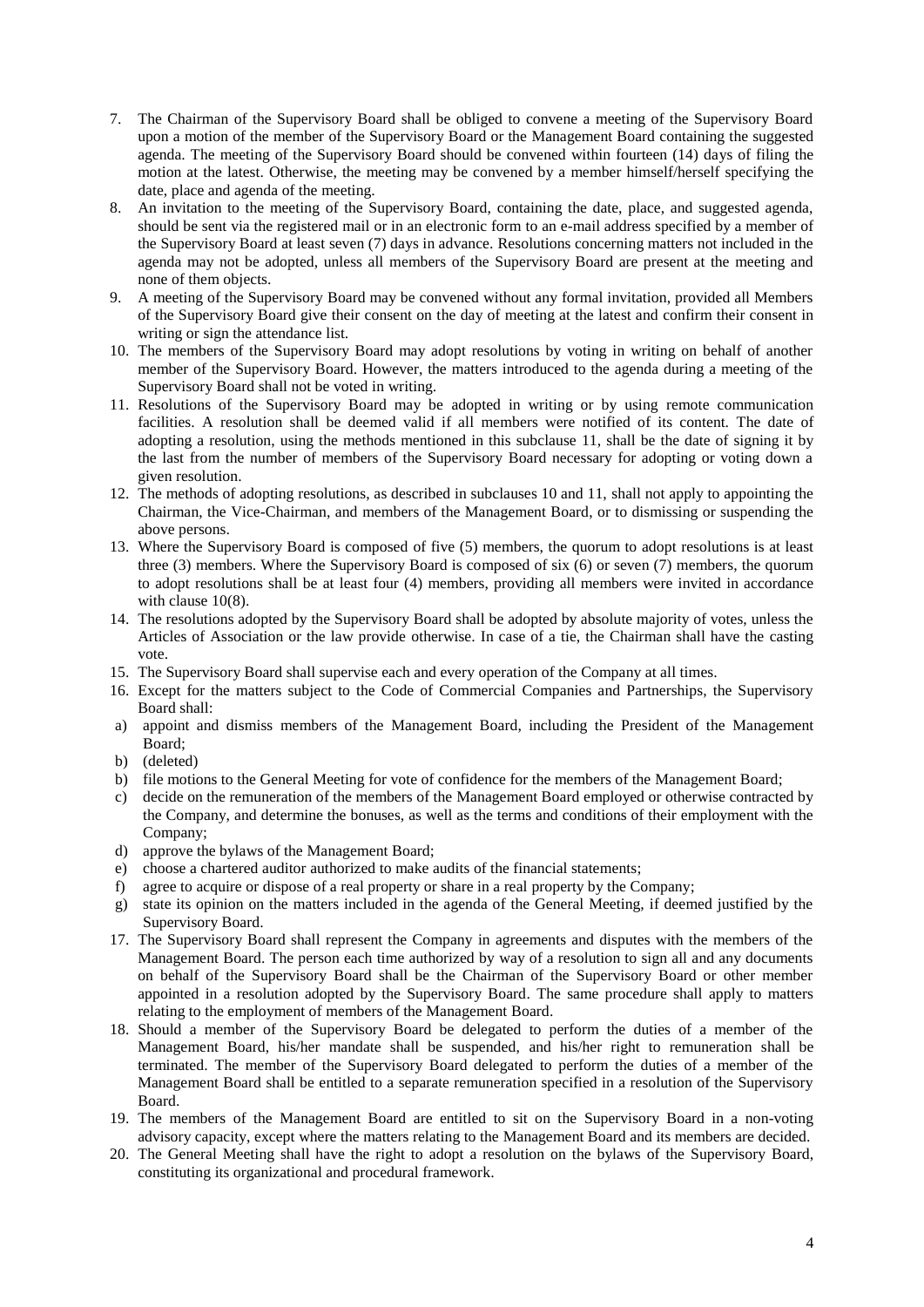21. The members of the Supervisory Board shall be entitled to remuneration and a compensation of all costs incurred in connection with their function, in accordance with the resolution adopted by the General Meeting.

## **General Meeting**

**11.**

- 1. The General Meetings are ordinary or extraordinary.
- 2. The Ordinary General Meeting shall be convened by the Management Board within six (6) months of the end of each financial year. The Supervisory Board or shareholders representing at least half of the initial capital or at least half of the total votes in the Company may convene the Ordinary General Meeting if the Management Board fails to do so within the above specified period of time.
- 3. The Extraordinary General Meeting shall be convened by the Management Board. The Extraordinary General Meeting may also be convened on the Supervisory Board's request by the Supervisory Board itself if the Management Board failed to do so within fourteen (14) days of a receipt of the Supervisory Board's request. The Extraordinary General Meeting may also be convened by shareholders representing at least half of the initial capital or at least half of the total votes in the Company.
- 4. The agenda shall be compiled by the entity convening the General Meeting.
- 5. The shareholders or a shareholder whose shareholding amounts to at least 1/20 of the initial capital shall have the right to demand that the Extraordinary General Meeting be convened or that certain matters be included in the agenda of the forthcoming General Meeting. Such demand should be submitted to the Management Board. The demand may be also submitted in an electronic form.
- 6. The General Meeting shall be held in Wrocław or Warszawa.
- 7. The shareholders may attend the General Meeting in person or by proxy. A shareholder who holds shares registered in more than one safekeeping account may appoint separate proxies to execute rights from shares registered in each account.
- 8. The General Meeting shall have the right to adopt resolutions without being formally convened, providing all shareholding represented at the Meeting agrees and none of the present objects against the Meeting to take place or particular items to be introduced to the agenda.
- 9. Unless otherwise provided in the Code of Commercial Companies and Partnerships, the General Meeting shall be effective irrespective of the shareholding attending the Meeting.
- 10. Except for the first General Meeting which is to be opened by the founders-shareholders, mentioned in clause 2(1) of the Articles of Association, the General Meeting shall be opened by the Chairman of the Supervisory Board or a person appointed by him/her. Next, the Chairman of the General meeting shall be elected from among the persons authorized to attend the General Meeting.
- 11. Unless the provisions of the Code of Commercial Companies and Partnerships or of the Articles of Association require that more restrictive conditions be applied, the General Meeting shall adopt resolutions by absolute majority of votes.
- 12. The objects for which the Company was established may change without the redemption of shares of those shareholders who object any such change, providing the resolution adopted to that effect is passed by the majority of two thirds of votes and the quorum of at least 50 percent of the shareholding.
- 13. The following matters, other than those mentioned in the Code of Commercial Companies and Partnerships shall not be decided otherwise than by way of a resolution of the General Meeting:
- a) appointing and dismissing the members of the Supervisory Board;
- b) adoption of the remuneration policy and deciding the remuneration of the members of the Supervisory Board;
- c) adoption of the bylaws of the Supervisory Board;
- d) creation and liquidation of reserve capitals.
- 14. Purchase and sale of properties or a share in a property as well as the right of perpetual usufruct is not within the competence of the General Meeting.

## **Accounting**